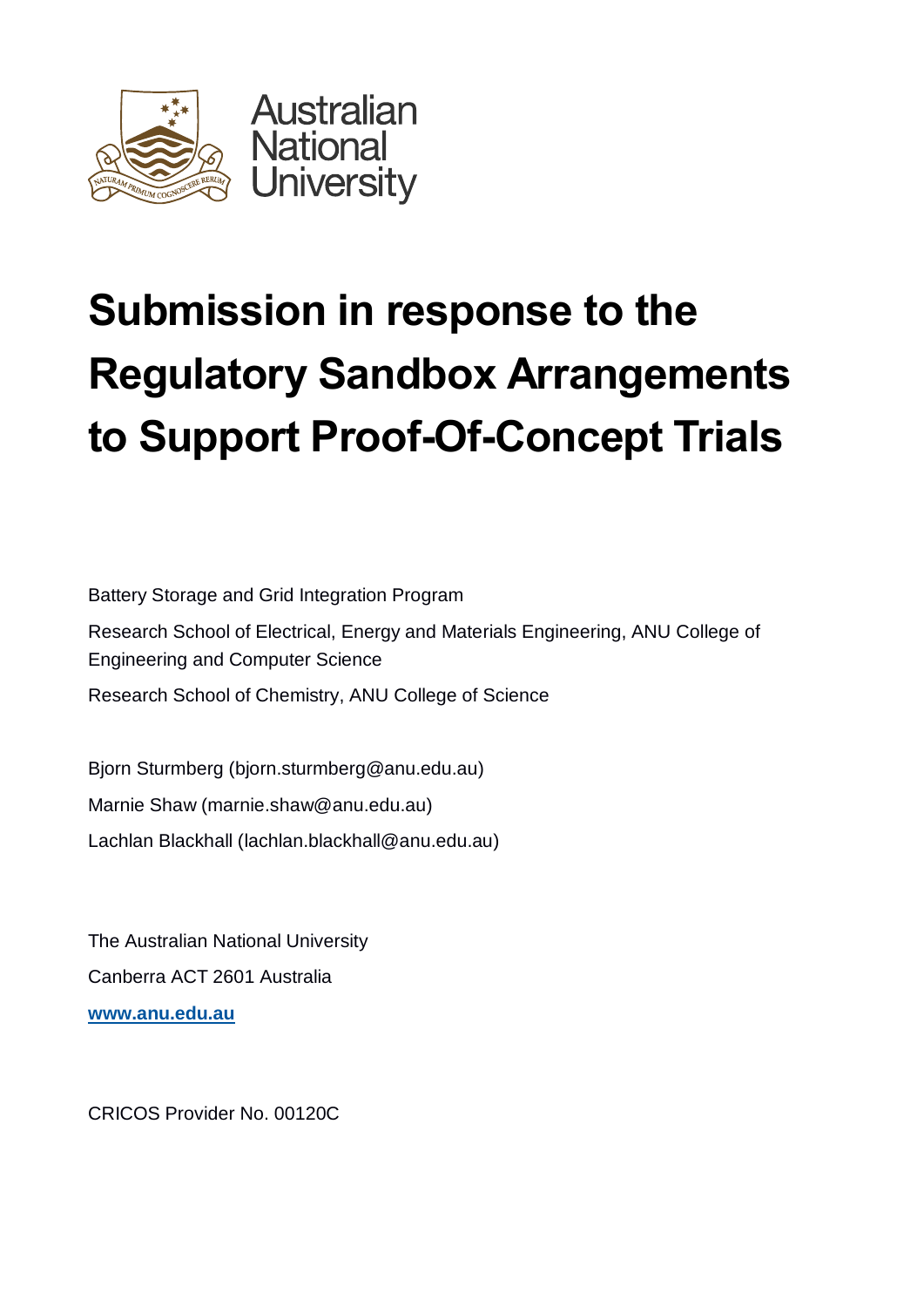### **Introduction**

We thank the Australian Energy Market Commission (AEMC) for the opportunity to respond to the Regulatory Sandbox Consultation Paper (henceforth the Paper). The issues presented are of great significance to the future evolution of the energy market specifically, and the electricity system more broadly.

We strongly support the creation of a formal regulatory sandbox as we believe this will facilitate innovative capabilities, business models, and customer representation models that will culminate in reducing consumers bills, while strengthening grid security and reliability, and reducing carbon emissions.

## **Context**

l

The transition of Australia's electricity system is widely acknowledged to be at a critical turning point<sup>1</sup>. The complexity, speed and impact of these changes are formidable, making active regulatory management of the market and system essential to achieving desirable outcomes.

As noted in the Paper, today's complex regulatory arrangements and opaque institutional arrangements present a barrier to new entrants, and we believe, to innovation more broadly. While the AEMC, Australian Energy Market Operator (AEMO), Australian Energy Regulator (AER) and Australian Renewable Energy Agency (ARENA) are working to support important proof-of-concept trials and demonstrations with specific exemptions within the existing regulatory framework, we believe that these provisions should be expanded and formalised. The Paper is right to highlight the limitations of the tool set currently available to provide regulatory flexibility, such as AER "no action letters" and waivers. These tools are too cumbersome to keep pace with fast-changing innovations and fall short on providing participants with adequate protections to mitigate investment and innovation risks. Furthermore, the current framing reinforces the impression that accommodations will only be made for major players.

In this context, we welcome this review as an opportunity to shift the environment from one where innovations are seen as exceptions to one where they are the norm and are facilitated by a clearly defined regulatory sandbox.

As the complexity of the NEM and the diversity of market participants and technologies increases, the imperative for practical trials and demonstrations increases. We believe that a well-designed sandbox and framework for regulatory advice are essential for capitalising on the opportunities emerging from Australia's leading position in the global energy transition.

<sup>&</sup>lt;sup>1</sup> Dr Alan Finkel AO, Chief Scientist, Chair of the Expert Panel, 2017, Ms Karen Moses FAICD, Ms Chloe Munro, Mr Terry Effeney, Professor Mary O'Kane AC, "Independent Review into the Future Security of the National Electricity Market", [https://www.energy.gov.au/government](https://www.energy.gov.au/government-priorities/energy-markets/independent-review-future-security-national-electricity-market)[priorities/energy-markets/independent-review-future-security-national-electricity-market](https://www.energy.gov.au/government-priorities/energy-markets/independent-review-future-security-national-electricity-market)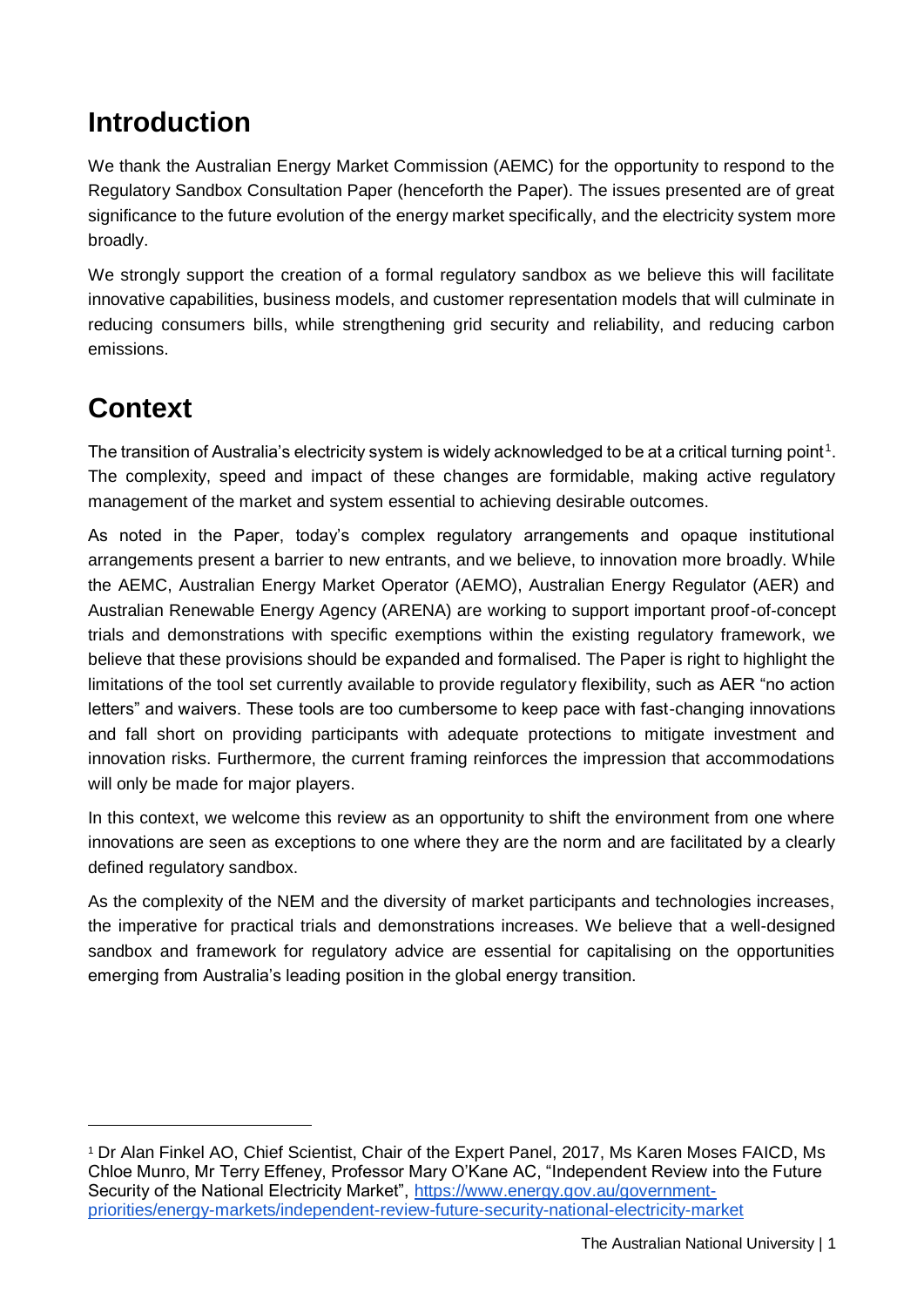## **Design**

We highlight below three design aspects that we believe are crucial to the success of a regulatory sandbox in the Australian context.

- 1. **Simplicity and speed.** The design of a sandbox must prioritise simplicity to be accessible to all innovators. Clarity is also vital to inform investors and other governance bodies of any foreseeable embodied risks. Such a design goal is embodied in OFGEM's phrase "fast, frank advice".
- 2. **Sandbox and advice.** The UK experience underscores the crucial role of regulators to provide "specialist advice to help shape the services to work around regulatory obligations". We encourage the AEMC to include a broad suite of tools within the concept of a regulatory sandbox, including technical advice to innovators as well as internal innovations for new regulatory approaches. Achieving optimal customer outcomes will require collaboration between regulators and innovators to develop innovative solutions, safeguarded by appropriate consumer protections.
- 3. **Inclusivity and diversity.** We believe that there exists a large pool of latent innovative ideas within communities outside of startups and incumbents, including in universities, community groups, and community and non-profit organisations. The energy sector stands to be greatly enriched by opening the door to these ideas through lowered regulatory barriers to trials and demonstrations. An approachable sandbox may also promote and safeguard greater involvement from traditionally constrained organisations, such as the distribution and transmission network operators, to experiment with pilots.

### **Examples**

In developing the requirements of a sandbox it may be helpful to consider concrete examples. Below we outline several of the innovations that we see as promising candidates for trials enabled through a regulatory sandbox arrangement.

- **New customer representation models.** A regulatory sandbox would be an ideal environment in which to test and demonstrate the value and risks of new customer representation models. These may include:
	- An understanding of the benefits and opportunities for 'Aggretailers' that aggregate distributed energy resources (DER) and also represent customers in multiple energy, ancillary and network services markets. An early exploration of some possible customer representation models are detailed in a recent report from OFGEM<sup>2</sup> .
	- New models of interaction between customers, retailers, asset owners and operators. In particular, a regulatory sandbox could underpin trials of community energy models, many of which are currently developing in partnership with ARENA, network businesses and community groups.

<sup>2</sup> ESP Consulting, "Retail Research into Customer Switching and Supply Disintermediation", [https://www.ofgem.gov.uk/system/files/docs/2018/07/retail\\_research\\_](https://www.ofgem.gov.uk/system/files/docs/2018/07/retail_research_-_report_on_supply_disintermediation.pdf) report on supply disintermediation.pdf